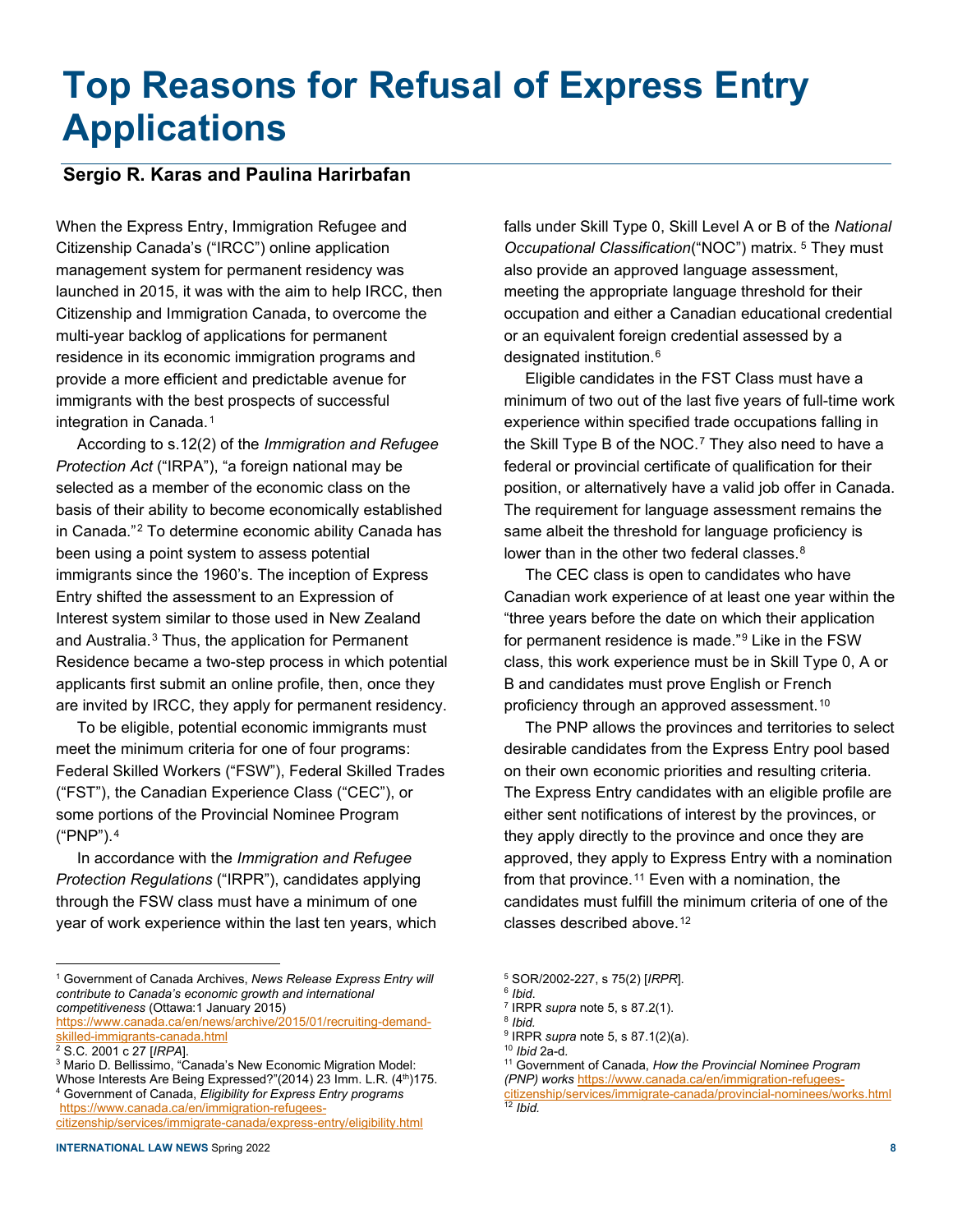Once the candidates have met the minimum criteria and are in the Express Entry pool, they are ranked based on the points they receive from the Comprehensive Ranking System ("CRS"). The maximum attainable score is 1200, made up of 600 core points allocated for skills, work experience, age and education, and 600 additional points for factors such as Canadian education, a valid job offer, provincial nomination, siblings living in Canada and strong French language skills.<sup>[13](#page-1-0)</sup> During rounds of invitations that take place every few weeks, the Minister of Immigration releases instructions stating the number of invitations that the IRCC issues during that round and the program from which the candidates are being invited.<sup>[14](#page-1-1)</sup> The highest ranked candidates receive an invitation to apply. The CRS score required to be invited changes in each draw as it is a function of the number of candidates invited and the quality of the applicant pool.

When candidates are invited, they have 60 days to complete their application for permanent residence.[15](#page-1-2) In their application they must prove to IRCC that they possess the qualifications that they claimed to have at the time of profile creation, as well as meeting the eligibility requirements for the economic program and the criteria for admissibility to Canada.[16](#page-1-3) Section 11(1) of the IRPA states that an officer must be "satisfied that the foreign national is not inadmissible and meets the requirements of the Act."[17](#page-1-4) If an officer is not satisfied that a candidate possesses the qualifications that they had claimed in their online profile or that they are admissible to Canada, their application will be refused.

## **Reasons for Refusal**

The onus is on the candidates to ensure that all the points calculated for them by the CRS remains the same or exceeds as of the date of submission of their application for Permanent Residence. Should they lose enough points to fall below the lowest ranked applicant invited for that round of invitations, they will fail to meet the requirements of the IRPA, and their application will be refused. Their application may also be refused if their

<span id="page-1-0"></span>13Government of Canada, *How we rank your Express Entry profile* [https://www.canada.ca/en/immigration-refugees-](about:blank)

- <span id="page-1-4"></span><span id="page-1-1"></span><sup>14</sup> Government of Canada, *Rounds of Invitations* [https://www.canada.ca/en/immigration-refugees-](about:blank)
- <span id="page-1-6"></span><span id="page-1-5"></span>[citizenship/services/immigrate-canada/express-entry/submit-](about:blank)
- <span id="page-1-7"></span><span id="page-1-2"></span> $\frac{15}{15}$  Government of Canada, *Respond to your invitation to apply* [https://www.canada.ca/en/immigration-refugees-](about:blank)

documents indicate that they are inadmissible to Canada for medical or criminal reasons. The top reasons for officers to refuse applications are incomplete documents, documents that are not in accordance with the instructions provided by IRCC, or documents that have expired.

### *Incomplete Applications*

The 60-day deadline to submit an application helps to ensure that IRCC can meet its standard of finalizing 80% of its economic applications within six months; however, it can often be a catalyst for refusal as some candidates struggle to provide a complete application package within this time frame. <sup>[18](#page-1-1)</sup> In accordance with their personalized checklist on their Express Entry profile, applicants must provide proof of a medical exam, reference letters, offers of employment, diplomas, police certificates, as well as proof of relationship to Canadian siblings.

The invitation generated by the electronic Express Entry system clearly notes the deadline to complete the application, the lack of possibility to obtain an extension, and the importance of keeping the same score.<sup>[19](#page-1-5)</sup> In respect of the documents required of the applicant, the case law is clear that there is no obligation for IRCC officers "to provide an applicant with an opportunity to address concerns of the officer when the supporting documents are incomplete, unclear or insufficient to satisfy the officer that the applicant meets all the requirements".[20](#page-1-6) Thus, if an applicant does not submit the documents specified by IRCC, an officer will refuse the application.

Inadvertent omission of required documents is not forgiven in the Express Entry system and second chances are not granted. For example, in *Joseph v Canada (Citizenship and Immigration)[21](#page-1-7)* the applicant claimed that she accidentally failed to include a police certificate from a country where she had stayed longer than six months. This claim was not accepted and the court held that the onus was on the applicant to submit a

- <sup>18</sup> Immigration Refugees and Citizenship Canada, *Express Entry Year-End Report 2019* (Report 2019) 26.
- <sup>19</sup> Government of Canada Form IMM5791 (June 2018).

<span id="page-1-3"></span>[citizenship/services/immigrate-canada/express-entry/eligibility/criteria-](about:blank)

[citizenship/services/immigrate-canada/express-entry/submit](about:blank)[profile/respond-invitation.html](about:blank)

<sup>16</sup> IRPA *supra* note 2 s 11.2(1).

<sup>17</sup> IRPR *supra* note 5, s 11(1).

<sup>20</sup> *Singh v Canada (Minister of Citizenship and Immigration),* 2017 FC 266 at para 14. <sup>21</sup> 2018 FC 268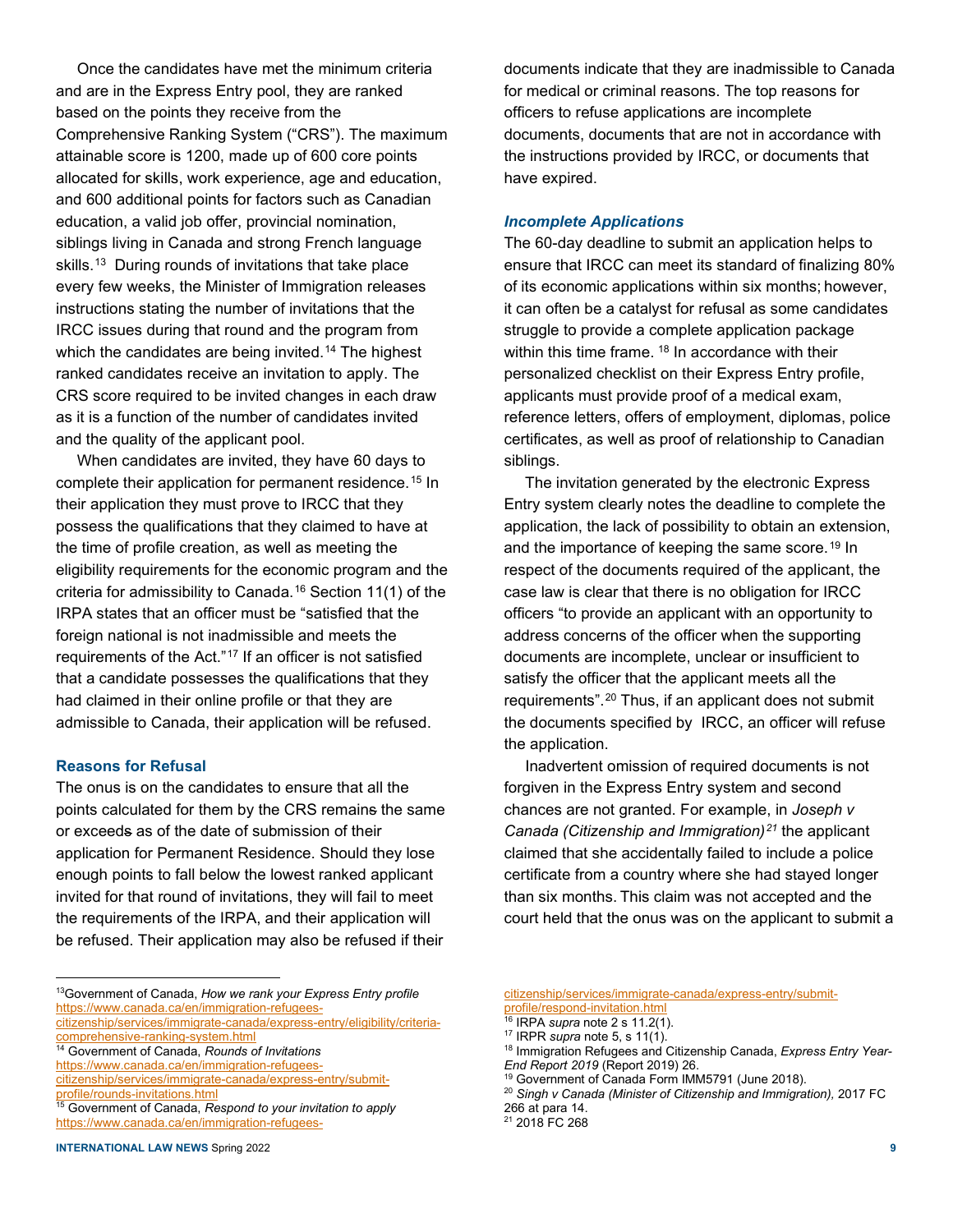complete application as per s.11(1) and s. 16 (1) of the IRPA.[22](#page-2-0)

#### *Insufficient Documents*

If the application is determined to be incomplete, the processing stops and the applicant receives a refund of the application fees; if, however, the submitted documents are insufficient, then not only will the application most likely be refused, but the application fees will not be refunded. For documents to be considered satisfactory, they must meet the exact requirements stated on the Express Entry checklist.

Insufficient proof of funds was the apparent reason why the officer refused the application in *Gugliotti v. Canada (Minister of Citizenship and Immigration)[23](#page-2-1)* but the real reason was that that the applicant had provided insufficient documentation confirming available settlement funds. While the applicant did provide proof of funds, it was not an official letter from her bank as required by IRCC, but instead, they were printouts downloaded from her online bank account. The refusal was upheld by the court, in recognition of IRCC's authority to determine which documents are acceptable.[24](#page-2-2)

The applicant in *Singh v Canada (Minister of Citizenship and Immigration)* also failed to follow IRCC documentary requirements. He provided a Labour Market Impact Assessment ("LMIA") instead of a valid job offer letter as requested in the online instructions.<sup>[25](#page-2-3)</sup> "While an LMIA approval letter from Employment and Social Development Canada is one of the requirements for a work permit or permanent resident visa, it does not demonstrate that [an] Applicant [has] a forward-looking offer of employment for continuous, full-time work" as required by the program.[26](#page-2-4) The court sided with the officer who had deducted the CRS points for a valid job offer in Canada, leaving the applicant with a score that was too low for that round of invitations.

It can be especially challenging for candidates to ensure that foreign documents meet the requirements of IRCC. In *Ekama v. Canada (Citizenship and Immigration)* the foreign skilled worker's reference letters did not list the duties she had performed, therefore, the officer concluded that she did not have the qualifications

**INTERNATIONAL LAW NEWS** Spring 2022 **10**

necessary for the NOC code that she was claiming.<sup>[27](#page-2-5)</sup> Even though the court noted that the candidate most likely met the eligibility criteria, it held that the officer assessing her application was correct in rejecting the work letters for not meeting the program requirements.

#### *Insufficient Job Descriptions*

Documents can be insufficient if they do not demonstrate an applicant's eligibility as an economic immigrant. Officers pay close attention to reference letters. Those must demonstrate that the applicants performed the actions described in the lead statement of occupational descriptions in the NOC during their period of employment, as well as a substantial number of the main duties ascribed to the occupation.<sup>[28](#page-2-0)</sup>

As noted above, to qualify for any of the federal economic programs, candidates must have experience in occupations described in categories 0, A or B of the NOC. If their reference letters cannot confirm this, then the candidates do not meet program requirements.

In *Saatchi v. Canada (Citizenship and Immigration)[29](#page-2-1)* the applicant applied through the CEC with work experience as a Technical Sales Specialist, a skill level B occupation, however, his reference letters indicated that he had worked as a retail sales person, a skill level C occupation. The court held that "officers must examine whether the 'pith and substance' of an applicant's experience are in line with the relevant NOC." [30](#page-2-2) Thus, officers look beyond job titles to assess whether the candidates have truly performed the job that they claim in their applications; if the reference letter's description of the occupation do not match the NOC, the officers will not be satisfied that the applicants meet the requirements of the program.

## *Expired Documents*

IRCC also requires that the documents supporting an application for permanent residence have not expired. Most documents requested by the Express Entry system have a limited validity. For instance, police certificates from the country where a candidate lived cannot be older than six months, and medical examinations cannot be older than twelve months.<sup>[31](#page-2-3)</sup> Language test results are valid for two years, and the credential equivalency

<span id="page-2-0"></span><sup>22</sup> *Ibid* at para 8.

<span id="page-2-1"></span><sup>23</sup> 2017 FC 71.

<span id="page-2-2"></span><sup>24</sup> *Ibid* at para 37, 39.

<span id="page-2-3"></span><sup>25</sup> Singh *supra* note 20. <sup>26</sup> *Ibid* at para 25, 27.

<span id="page-2-5"></span><span id="page-2-4"></span><sup>27</sup> 2020 FC 105.

<sup>28</sup> IRPR *supra* note 5, s 75(b)(c).

<sup>29</sup> 2018 FC 1037.

<sup>30</sup> *Ibid* at para 26.

<sup>31</sup> Government of Canada, *Medical exam for permanent resident applicants* [https://www.canada.ca/en/immigration-refugees-](about:blank)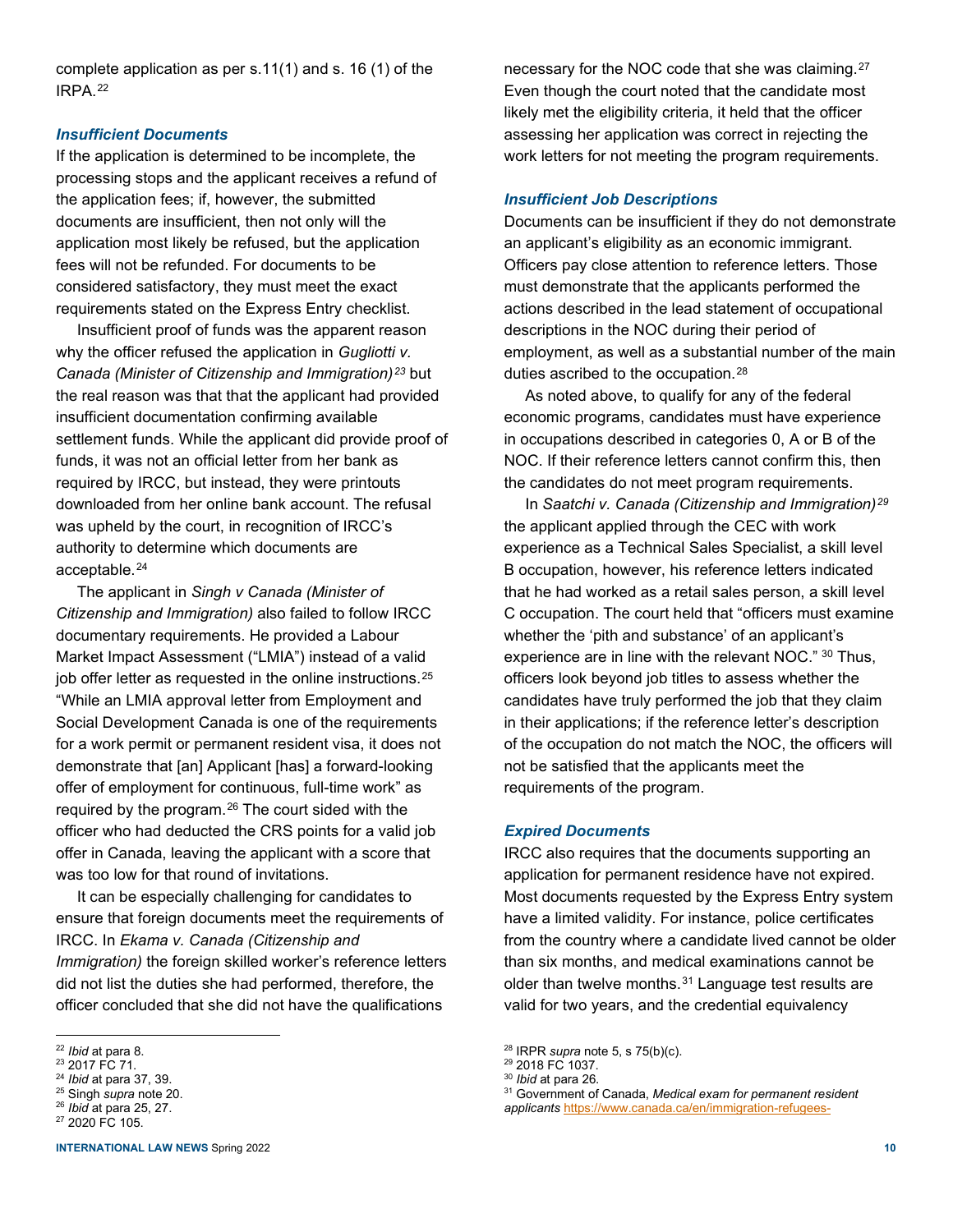assessment necessary to prove a candidate's education is valid for five years.<sup>[32](#page-3-0)</sup> Provincial nomination certificates have expiry dates, as do work permits and offers of employment. To ensure that these documents are not rejected, it is imperative that applicants submit their applications for permanent residence before their expiry.

In *Agbai v Canada (Citizenship and Immigration) the* applicant submitted her application a month after her LMIA had expired. Without a valid LMIA the officer assessing her application found that she did not possess a valid offer of employment and deducted 200 points from her score, leaving her rank below the CRS cut off for that round of invitations. Considering that the applicant's invitation to apply clearly stated her responsibility to maintain the minimum points, the court found that the candidate was sufficiently informed of the requirement to submit her application before the LMIA expiry.[33](#page-3-1) There is little leeway given to applicants who submit expired documents and there is almost no recourse for applicants who do not submit their application in accordance with IRCC's instructions.

## *Judicial Review*

Generally, the caselaw shows that the Express Entry system eliminated some of the avenues for judicial review provided by section 72 (1) of the IRPA, which stipulates that decisions, determinations or orders made under IRPA are reviewable.<sup>[34](#page-3-2)</sup> The initial eligibility calculations have been transferred from the realm of human discretion to a fully electronic system guided by ministerial instructions.[35](#page-3-3) The Express Entry system has eliminated the option for candidates to protest a lack of opportunity to apply.

The decisions that can be reviewed are those of officers assessing the applications for permanent residence. Nevertheless, the jurisprudence demonstrates that this is a difficult undertaking for applicants. In the landmark case *Canada (Minister of Citizenship and immigration) v. Vavilov,* the Supreme Court of Canada established that "reasonableness is the presumptive standard of review" in cases questioning procedural fairness; this includes questions regarding IRCC officer's decisions.[36](#page-3-0) Deference is also given to the officer as a decision maker with expert knowledge of the

subject matter. If applicants claim that an officer's decision was unreasonable, they must establish that "there are sufficiently serious shortcomings in the decision such that it cannot be said to exhibit the requisite degree of justification, intelligibility and transparency" or that the decision is "untenable in light of the relevant factual and legal constraints that bear on it."[37](#page-3-1)

In addition, the courts have held that:

(1) an applicant has the onus of providing enough evidence to support the application; (2) the degree of procedural fairness owed to an applicant is at the low end of the spectrum; (3) there is no obligation on an Officer to notify an applicant of deficiencies in the application or supporting documentation; and (4) there is no obligation on the Officer to provide the applicant with an opportunity to address any concerns of the Officer when the supporting documents are incomplete, unclear or insufficient to satisfy the Officer that the applicant meets the requirements. [38](#page-3-2)

Thus, when it comes to arguing that their application was not assessed fairly, applicants must be able to prove that the officer acted unreasonably in questioning the sufficiency of their documents. If the officer could reasonably reject their application for insufficient, unclear or incomplete documents, then applicants will not succeed in judicial review.

#### **Conclusion**

Express Entry has been touted as a more efficient and simpler system for foreign skilled workers to obtain permanent residency in Canada. While it may seem straightforward on its face, it is by no means an effortless process for economic applicants. The onus is on them to provide IRCC with a complete application package that includes documentation prepared in accordance with IRCC requirements. Missing, insufficient or expired documents warrant a refusal of the application, with little recourse for the applicants. It is therefore of utmost importance that applicants pay close attention to the instructions provided on their checklists

<span id="page-3-3"></span>[citizenship/services/application/medical-police/medical-](about:blank)

<span id="page-3-0"></span>**Example 20 Example 3.**<br><sup>32</sup> IRPR *supra* note 5, s 75(1)(d)(e)(iii). <sup>33</sup> *Ibid* at para 33.

<span id="page-3-2"></span><span id="page-3-1"></span><sup>34</sup> IRPA *supra* note 2, s 72(1).

<sup>&</sup>lt;sup>35</sup> Asha Kaushal "Do the Means Change the Ends? Express Entry and Economic Immigration in Canada" Dalhousie Law Journal 84 p114. <sup>36</sup> 2019 SCC 65.

<sup>37</sup> *Ibid* at paras 100, 103.

<sup>38</sup> *Lazar v Canada* (*Minister of Citizenship and Immigration*) 2017 FC 16.